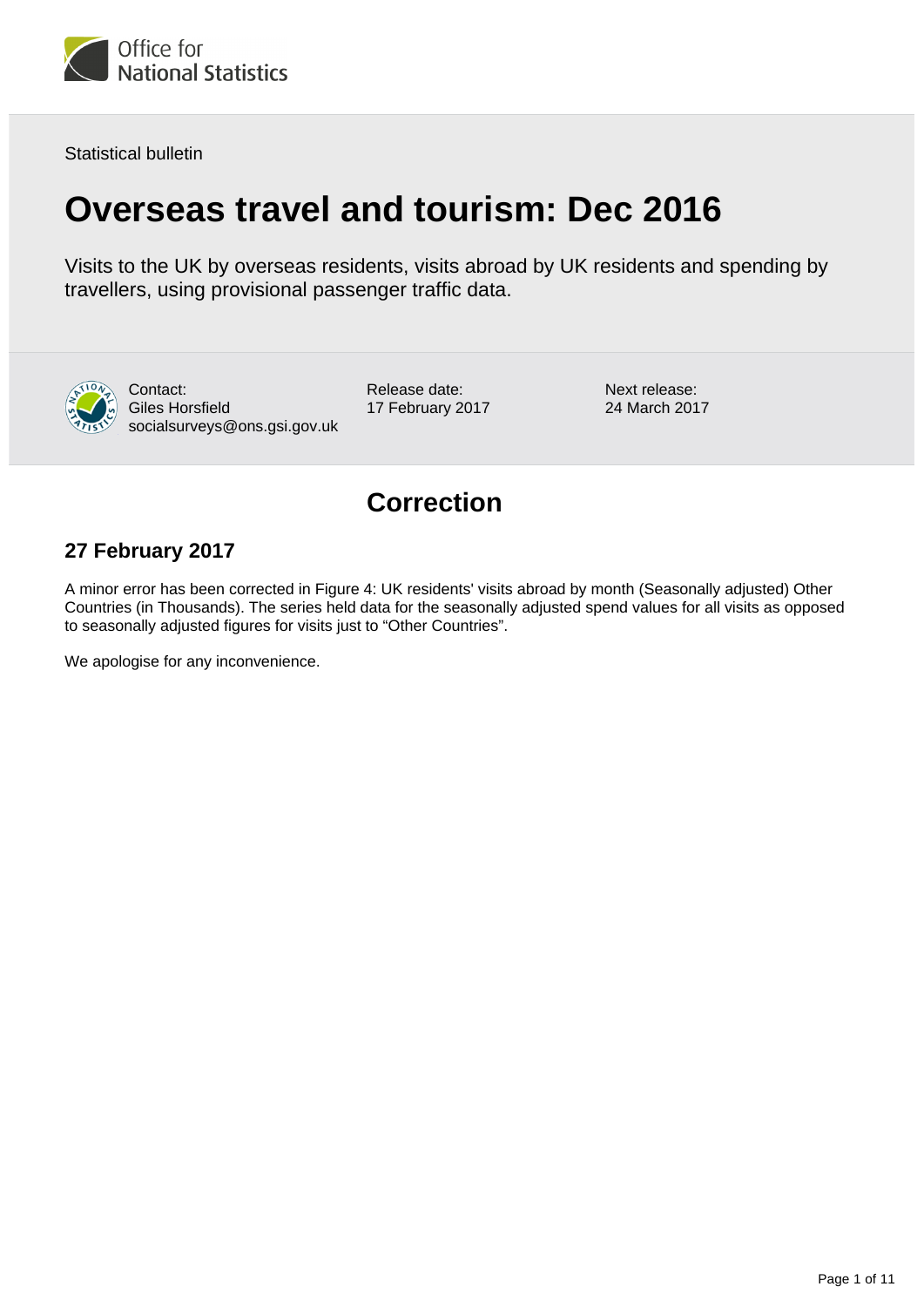## **Table of contents**

- 1. [Main points](#page-2-0)
- 2. [Things you need to know about this release](#page-2-1)
- 3. [Changes to overseas travel and tourism publications](#page-3-0)
- 4. [Main trends in figures and charts](#page-3-1)

5. Trends in visits to the UK by overseas residents, non-seasonally adjusted (monthly overseas travel and [tourism dataset tables 1,2,5\)](#page-5-0)

6. Trends in visits abroad by UK residents, non-seasonally adjusted (monthly overseas travel and tourism dataset [tables 3,4,5\)](#page-6-0)

- 7. [Accuracy of IPS estimates](#page-7-0)
- 8. [Other overseas travel and tourism releases](#page-9-0)
- 9. [Further statistics and other analyses](#page-9-1)
- 10. **[Quality and methodology](#page-10-0)**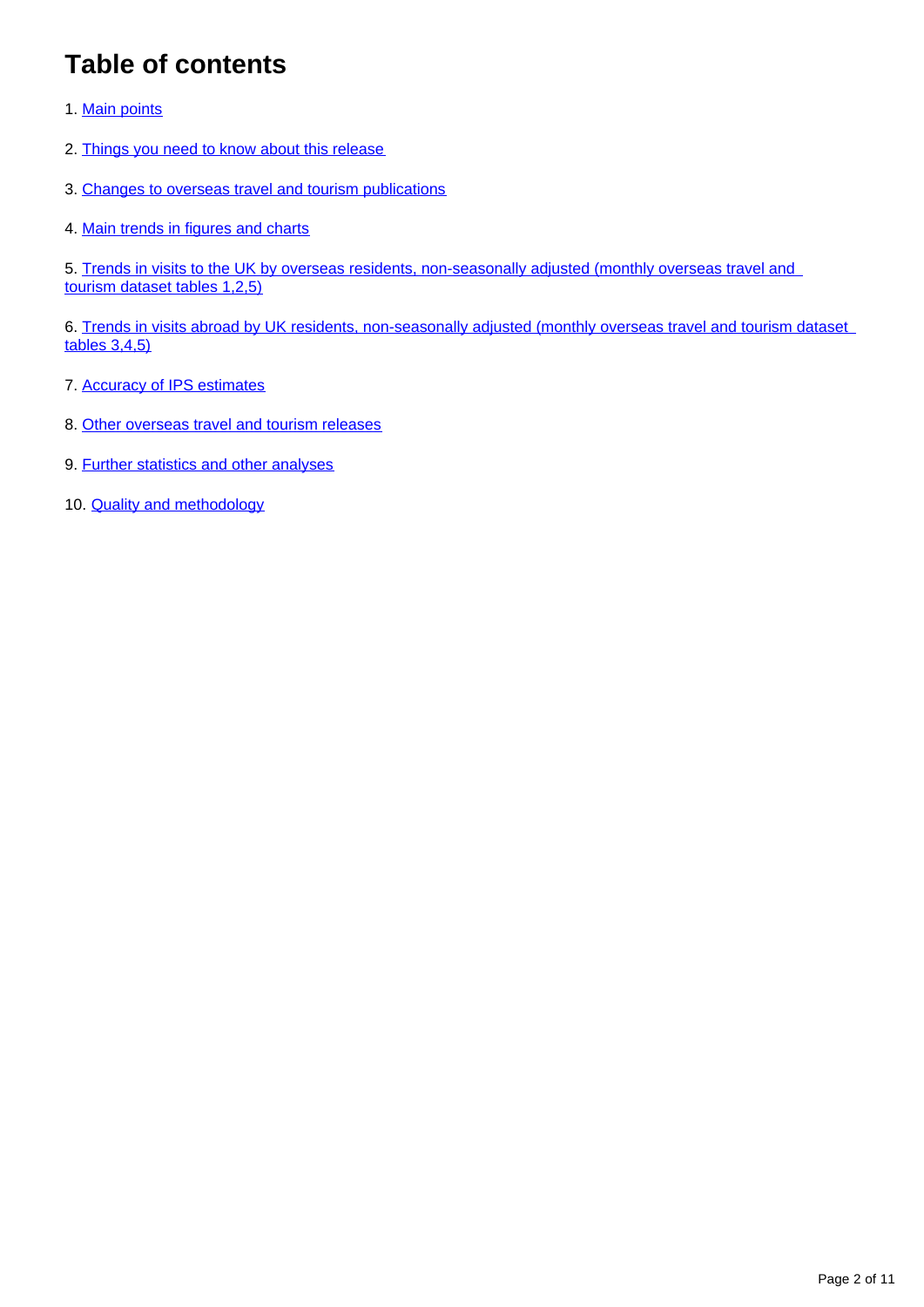## <span id="page-2-0"></span>**1 . Main points**

Overseas residents made 9.2 million visits to the UK in the 3 months to December 2016. This was 6% higher than the same 3 months in 2015. The amount spent on these visits was unchanged at £5.3 billion.

Visits from North America increased by 15% in the 3 months to December 2016, when compared with the same 3 months in 2015. Visits from residents of EU countries increased by 8% over the same period and visits from residents of other countries (countries other than Europe and North America) decreased by 3%.

In the 3 months to December 2016, overseas residents made 11% more visits for holidays than in the same period in 2015, trips to visit friends and relatives increased by 15%, while business visits decreased by 1%.

UK residents made 14.6 million visits abroad in the 3 months to December 2016, an increase of 8% compared with the same period in 2015. There was a 16% increase in trips to visit friends and relatives, the number of holidays increased by 7%, but business visits decreased by 2%. The amount spent on visits overseas increased by 15% to £9 billion.

### <span id="page-2-1"></span>**2 . Things you need to know about this release**

Overseas travel and tourism monthly estimates are revised during the processing of the quarterly dataset and again during the processing of the annual dataset. The most up-to-date and accurate estimates for all published months can be found in the latest edition of the [Overseas travel and tourism monthly statistical bulletin](http://www.ons.gov.uk/peoplepopulationandcommunity/leisureandtourism/bulletins/overseastravelandtourism/previousReleases).

Estimates contained in this bulletin are produced from responses provided by international passengers arriving in and departing from the UK, sampled on our [International Passenger Survey \(IPS\).](http://www.ons.gov.uk/peoplepopulationandcommunity/leisureandtourism/qmis/internationalpassengersurveyipsqmi)

This bulletin contains provisional overseas travel and tourism estimates to and from the UK for December 2016. Revised, final estimates for 2015 were published in [Travel trends 2015](https://www.ons.gov.uk/releases/traveltrends2015) on 20 May 2016. In the production of the monthly overseas travel and tourism estimates, provisional passenger traffic data is used to inform the weighting process that is then revised for production of the quarterly estimates. The final data is then used in the production of the annual results published in Travel trends (see background note: Accuracy of IPS estimates). The title of the monthly overseas travel and tourism bulletin was renamed in December 2013 to "Overseas travel and tourism, provisional results for [month and year]" to clarify that the data contained in these bulletins are provisional.

The sample profile and responses are calibrated to international passenger traffic for the reporting period.

Estimates are based on interviews conducted when passengers end their visit. Therefore any visits commencing in the reported month but not completed until later are not included in estimates for the reported month.

The reported spend for visits include any spending associated with the visit, which may occur before, during or after the trip.

In January 2015, the methodology for treating outliers was improved. For further information please contact the IPS team.

Parts of the bulletin refer to countries visited abroad. It should be noted that if a UK resident visited more than 1 country on a trip abroad, the country recorded as visited in this publication is the country that was visited for the longest period.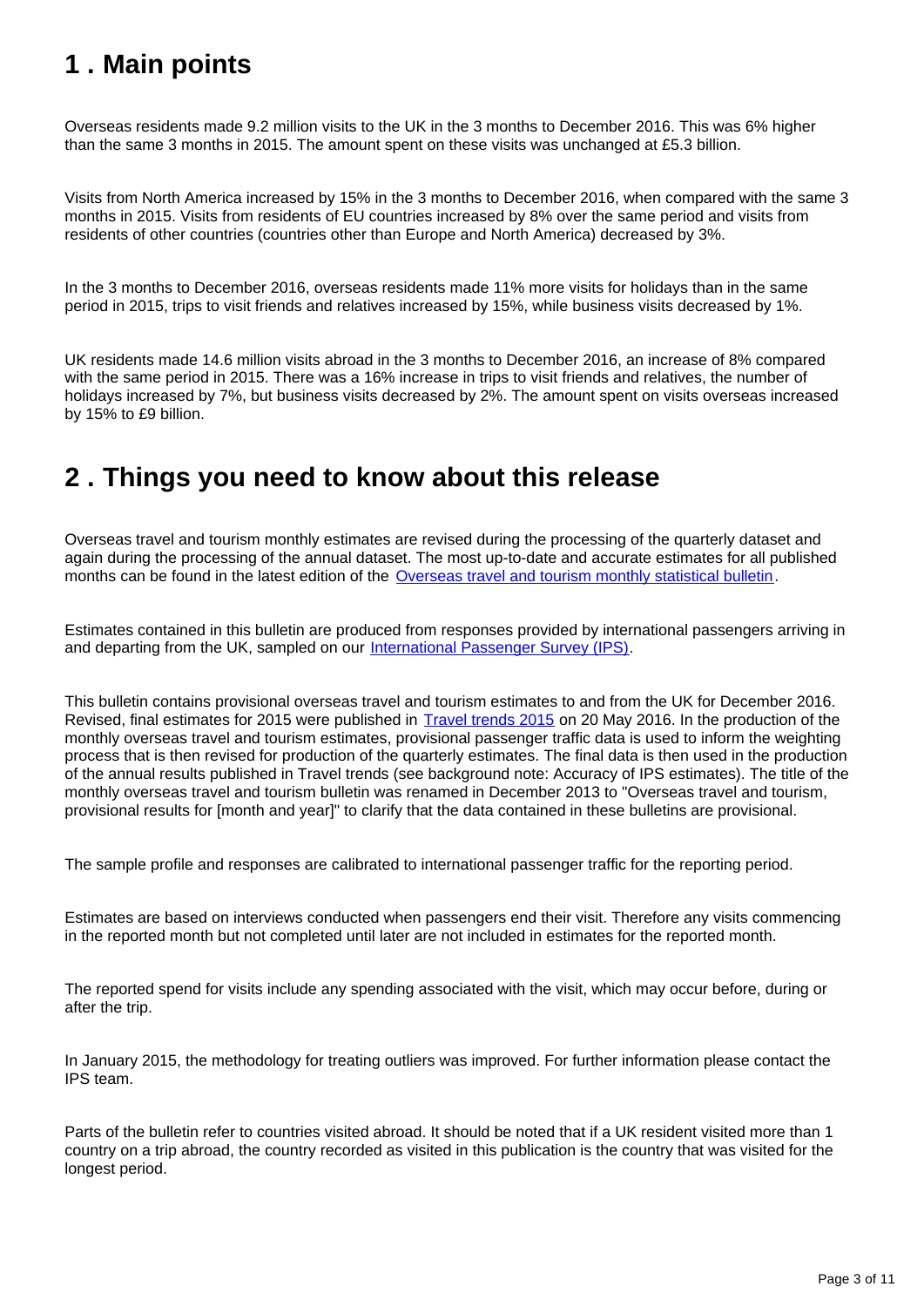Estimates are subject to sampling error, and confidence intervals are provided to help you interpret the estimates (see background note: Accuracy of IPS estimates). Further guidance is available about the quality of overseas [travel and tourism estimates](http://www.ons.gov.uk/peoplepopulationandcommunity/leisureandtourism/qmis/internationalpassengersurveyipsqmi).

## <span id="page-3-0"></span>**3 . Changes to overseas travel and tourism publications**

The overseas travel and tourism monthly and quarterly bulletins have been updated to provide additional information about the revisions policy used to revise and finalise the estimates. As part of this improvement to the publications, the titles have been changed to indicate that the estimates are provisional. The final estimates for the overseas travel and tourism data are published in the annual Travel trends publication. The first publications to include the additional information are:

- "Overseas Travel and Tourism, Provisional Results for October 2013" published on 12 December 2013
- "Overseas Travel and Tourism, Provisional Results for Quarter 3, 2013" published on 16 January 2014

### <span id="page-3-1"></span>**4 . Main trends in figures and charts**

**Table 1: Main visit and spending estimates for overseas residents' visits to the UK in 2016**

|                         | Overseas residents' visits to UK |                               |                         |                               |  |
|-------------------------|----------------------------------|-------------------------------|-------------------------|-------------------------------|--|
|                         | <b>Visits</b><br>(thousands)     | % change from year<br>earlier | Earnings (£<br>million) | % change from year<br>earlier |  |
| Non seasonally adjusted |                                  |                               |                         |                               |  |
| Dec 2016                | 2,860                            | $+11$                         | 1,760                   | $-2$                          |  |
| Oct to Dec 2016         | 9,240                            | $+6$                          | 5,320                   | $\pmb{0}$                     |  |
| Year to date<br>2016    | 37,340                           | $+3$                          | 22,160                  | $\pmb{0}$                     |  |
| Latest 12<br>months     | 37,340                           | $+3$                          | 22,160                  | $\pmb{0}$                     |  |
| Seasonally adjusted     |                                  |                               |                         |                               |  |
| July                    | 3,080                            | $+2$                          | 1,830                   | $+5$                          |  |
| Aug                     | 3,060                            | $+2$                          | 1,900                   | $+8$                          |  |
| Sep                     | 3,080                            | $+1$                          | 1,810                   | $-4$                          |  |
| Oct                     | 3,070                            | -6                            | 1,750                   | -9                            |  |
| Nov                     | 3,400                            | $+16$                         | 2,010                   | $+15$                         |  |
| Dec                     | 3,330                            | $+11$                         | 1,840                   | $-4$                          |  |

Source: International Passenger Survey - Office for National Statistics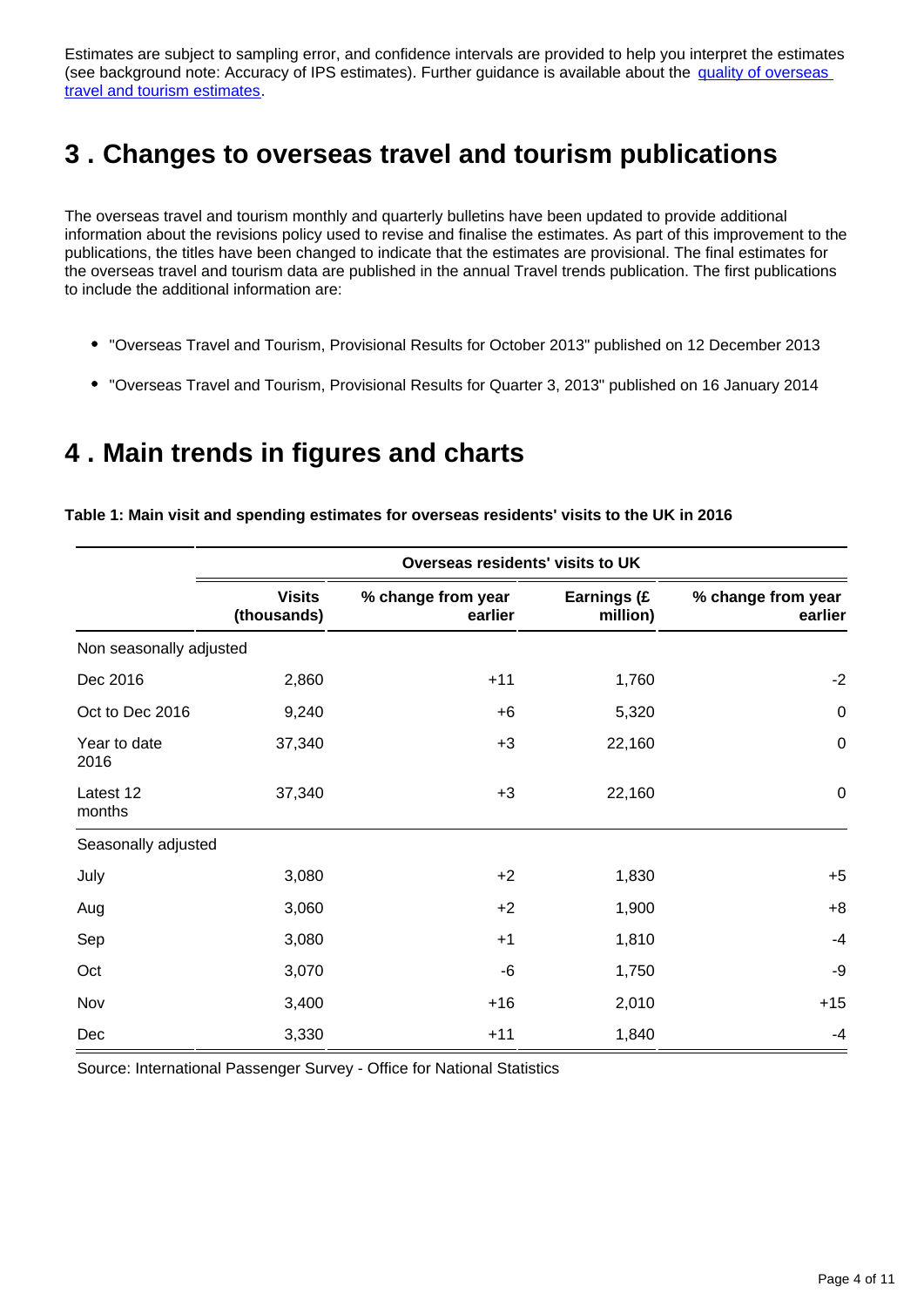|                         | UK residents' visits abroad  |                               |                                   |                               |  |
|-------------------------|------------------------------|-------------------------------|-----------------------------------|-------------------------------|--|
|                         | <b>Visits</b><br>(thousands) | % change from year<br>earlier | <b>Expenditure (£</b><br>million) | % change from year<br>earlier |  |
| Non seasonally adjusted |                              |                               |                                   |                               |  |
| Dec 2016                | 3,880                        | $+6$                          | 2,120                             | $+8$                          |  |
| Oct to Dec<br>2016      | 14,560                       | $+8$                          | 8,970                             | $+15$                         |  |
| Year to date<br>2016    | 70,430                       | $+7$                          | 43,420                            | $+11$                         |  |
| Latest 12<br>months     | 70,430                       | $+7$                          | 43,420                            | $+11$                         |  |
| Seasonally adjusted     |                              |                               |                                   |                               |  |
| July                    | 5,860                        | $+2$                          | 3,610                             | $\pmb{0}$                     |  |
| Aug                     | 6,160                        | $+12$                         | 3,680                             | $+14$                         |  |
| Sep                     | 6,290                        | $+15$                         | 3,760                             | $+17$                         |  |
| Oct                     | 6,040                        | $+9$                          | 3,790                             | $+15$                         |  |
| Nov                     | 5,900                        | $+8$                          | 4,090                             | $+20$                         |  |
| Dec                     | 5,840                        | $+3$                          | 3,680                             | $+7$                          |  |

#### **Table 2: Main visit and spending estimates for UK residents' visits abroad in 2016**

Source: International Passenger Survey - Office for National Statistics

#### **Figure 1: Overseas residents' visits to the UK and UK residents' visits abroad (seasonally adjusted)**





**Source: International Passenger Survey (IPS) – Office for National Statistics**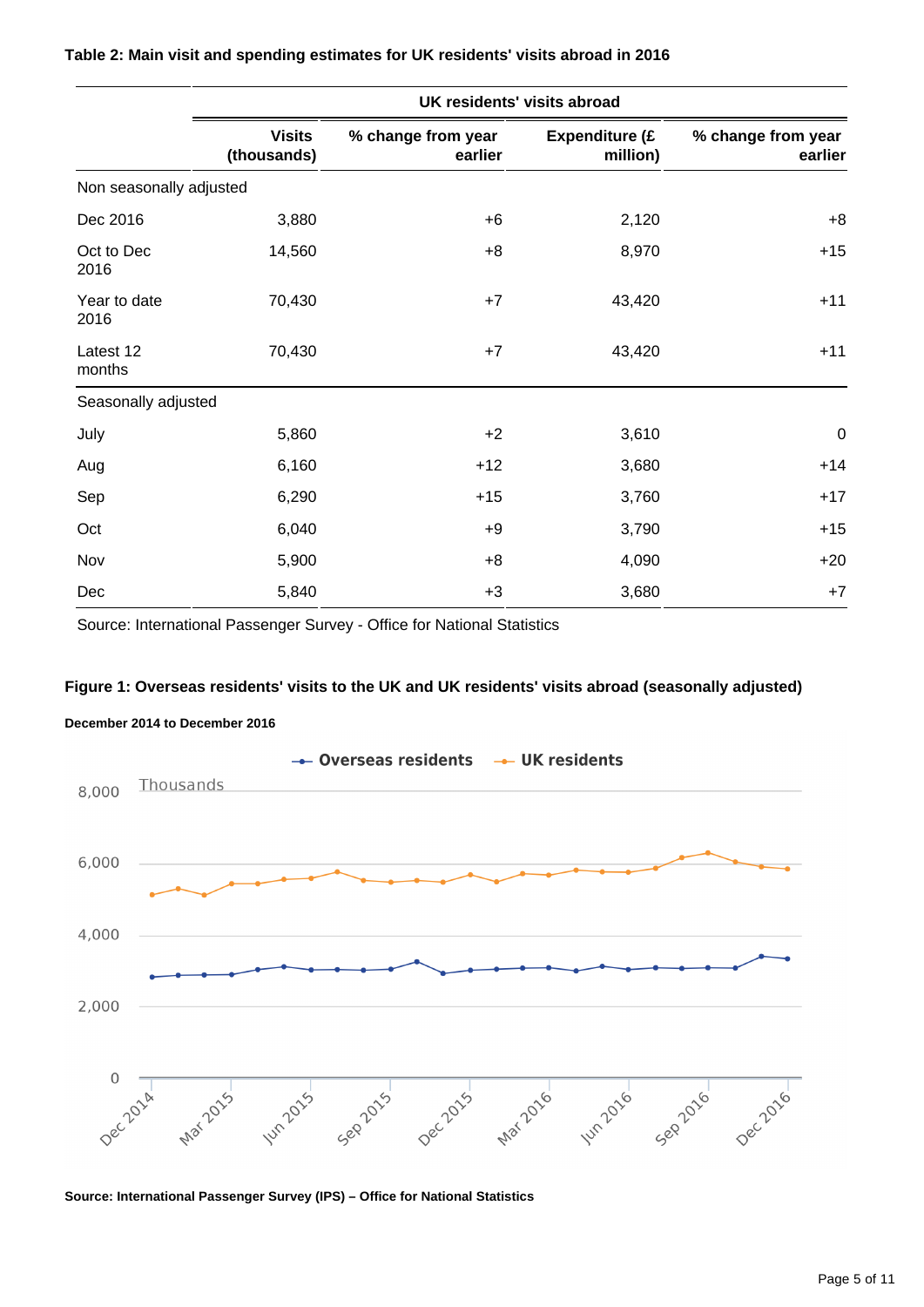#### **Figure 2: Spending by overseas residents in the UK and spending by UK residents overseas by month (seasonally adjusted)**



#### **December 2014 to December 2016**

**Source: International Passenger Survey (IPS) – Office for National Statistics**

### <span id="page-5-0"></span>**5 . Trends in visits to the UK by overseas residents, nonseasonally adjusted (monthly overseas travel and tourism dataset tables 1,2,5)**

The number of visits to the UK by overseas residents in December 2016 was 2.9 million, an increase of 11% when compared with December 2015. Overseas residents spent £1.8 billion in the UK during these visits, a decrease of 2% compared with December 2015.

During the period October to December 2016, the number of overseas residents' visits to the UK increased by 6% to 9.2 million compared with the corresponding period a year earlier; the total amount spent on these visits remained the same at £5.3 billion when compared with the same period in 2015.

In the 12 months to December 2016, the number of visits to the UK was 3% higher than a year earlier, while the total amount spent remained unchanged. Visits from North America and Europe (see background note: Geographical areas) were both up, by 7% and 4% respectively, visits from other countries (countries other than Europe and North America) fell by 3%. The number of holidays remained unchanged, business visits and visiting friends and family increased by 2% and 10% respectively.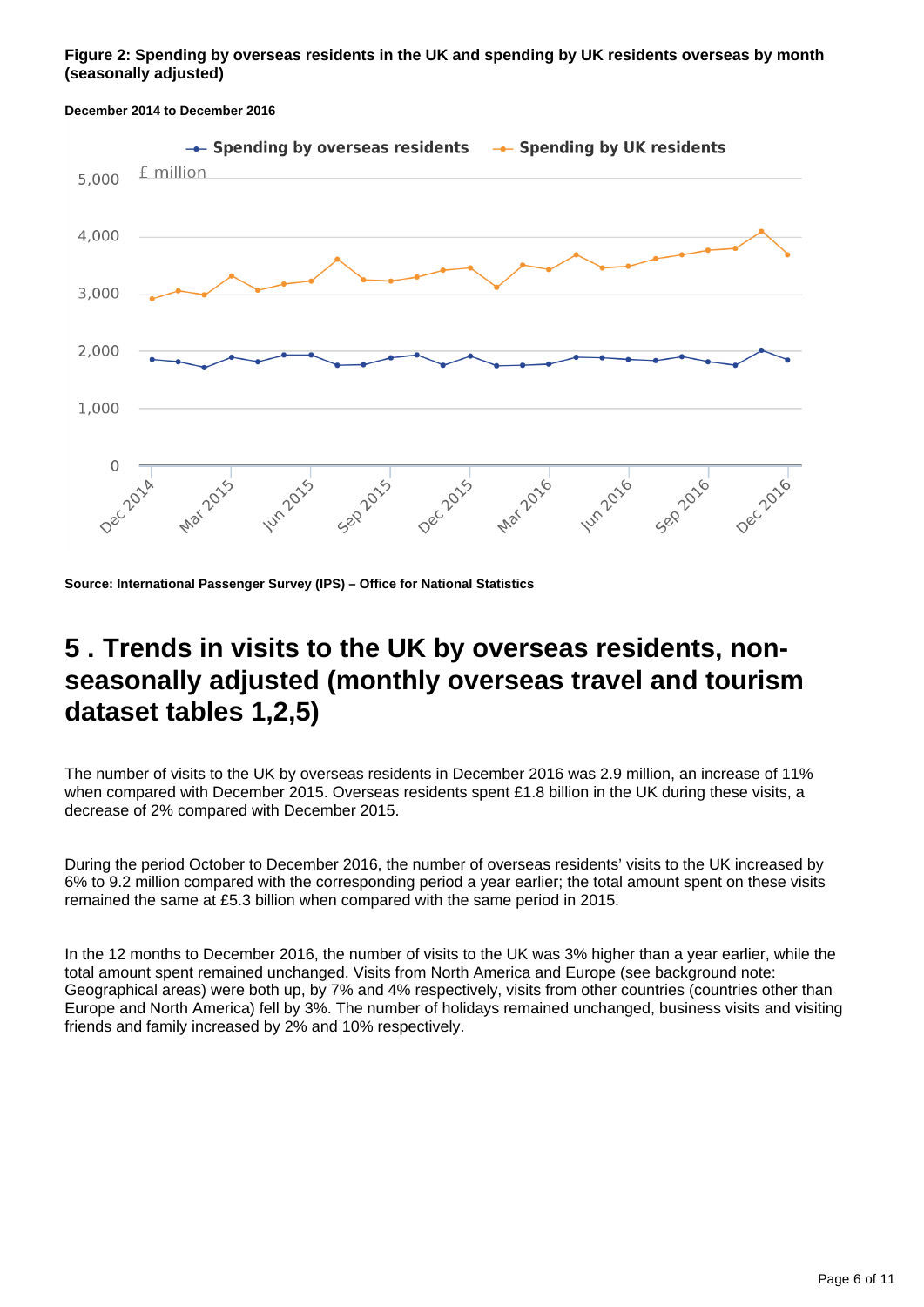#### **Figure 3: Overseas residents' visits to the UK by month (seasonally adjusted)**



**December 2014 to December 2016**

**Source: International Passenger Survey (IPS) – Office for National Statistics**

### <span id="page-6-0"></span>**6 . Trends in visits abroad by UK residents, non-seasonally adjusted (monthly overseas travel and tourism dataset tables 3,4,5)**

The estimated number of visits abroad by UK residents in December 2016 was 3.9 million, an increase of 6% compared with December 2015. UK residents spent £2.1 billion during visits abroad in December 2016, an increase of 8% compared with December 2015.

During the period October to December 2016, UK residents' visits abroad rose by 8% compared with the corresponding period a year earlier and they spent 15% more during this period.

In the 12 months to December 2016, the number of visits abroad by UK residents was 7% higher when compared with a year earlier; expenditure on these visits also increased, by 11%, during this period. Visits to North America, Europe and other countries rose by 4%, 8% and 2% respectively. Travelling abroad for holidays went up by 6%; visiting friends and relatives also increased by 12%.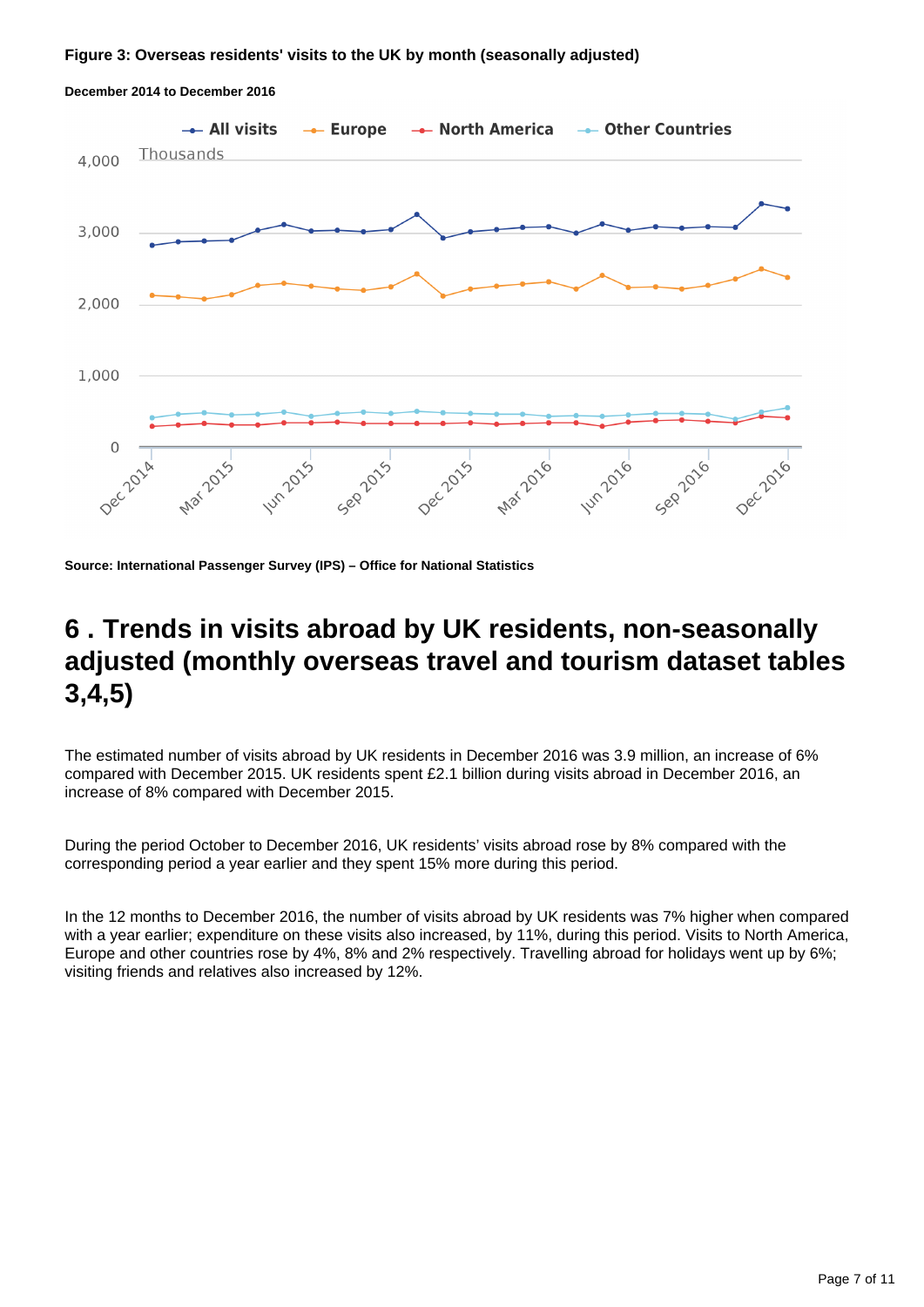#### **Figure 4: UK residents' visits abroad by month (seasonally adjusted)**



#### **December 2014 to December 2016**

**Source: International Passenger Survey (IPS) – Office for National Statistics**

### <span id="page-7-0"></span>**7 . Accuracy of IPS estimates**

Figures for the most recent months are provisional and subject to revision in light of (a) more accurate data on passenger figures becoming available at the end of each quarter and (b) additional passenger data obtained at the end of each year.

International Passenger Survey (IPS) monthly estimates are revised in line with the IPS revisions policy. The revisions policy is available in the [IPS quality and methodology report](http://www.ons.gov.uk/peoplepopulationandcommunity/leisureandtourism/qmis/internationalpassengersurveyipsqmi), to assist you in the understanding of the cycle and frequency of data revisions. You are strongly advised to read this policy before using this data for research or policy-related purposes.

Planned revisions usually arise from either the receipt of revised passenger traffic data, or the correction of errors to existing data, identified later in the quarterly and annual processing cycle. Those of significant magnitude will be highlighted and explained.

Revisions to published monthly IPS estimates can be expected at the following times in the normal overseas travel and tourism publication schedule:

- monthly estimates for the current reference year will usually be revised and statistically benchmarked across the quarter, following the publication of the quarterly estimates which that month falls within
- monthly and quarterly estimates for the current reference year will be revised in the survey year's annual data release (Travel trends)
- monthly estimates for the full calendar year will be statistically benchmarked as part of the annual data processing and the monthly estimates for the year will then be replaced in the monthly release, with the benchmarked estimate following publication of the annual report (Travel trends)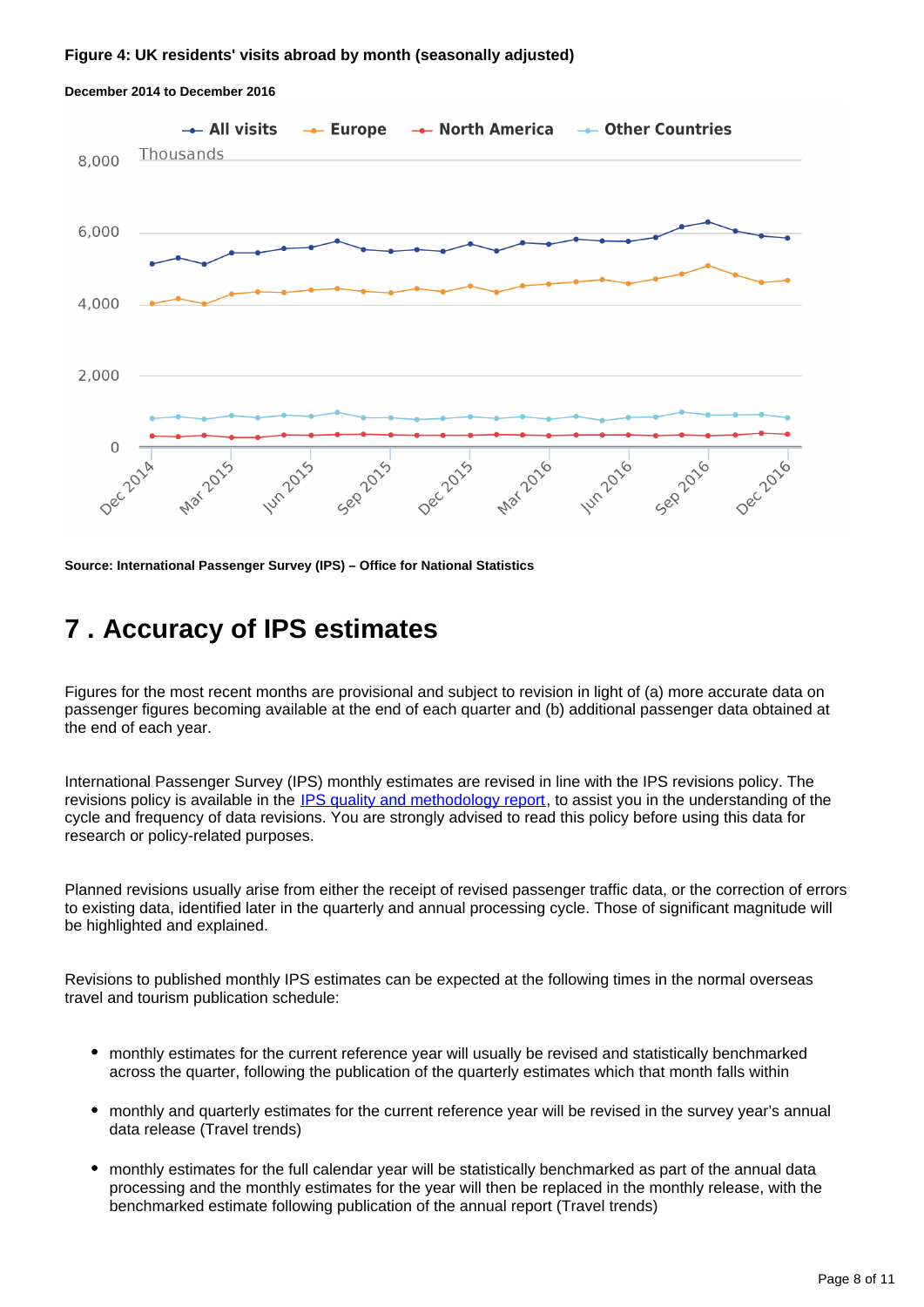All other revisions will be regarded as unplanned and will be dealt with by non-standard releases. All revisions will be released in compliance with the same principles as other new information. Please refer to our quide to [statistical revisions](http://www.ons.gov.uk/ons/guide-method/revisions/guide-to-statistical-revisions/index.html).

The main series are seasonally adjusted. This aids interpretation by identifying seasonal patterns and calendar effects and removing them from the unadjusted data. The resulting figures give a more accurate indication of underlying movements in the series.

The estimates produced from the IPS are subject to sampling errors that occur because not every traveller to and from the UK is interviewed on the survey. Sampling errors are determined both by the sample design and by the sample size: generally speaking, the larger the sample supporting a particular estimate, the proportionately lower its sampling error. The survey sample size is approximately 25,000 per month. However, as the intensity of the sampling varies at each port, figures of a similar magnitude will not necessarily have the same percentage sampling error.

Accuracy of the estimates is expressed in terms of confidence intervals. The confidence interval is a range within which the true value of a proportion lies with known probability. For example, the 95% confidence interval represents the range into which there are 19 chances out of 20 that the true figure would fall had all passengers been sampled. This is obtained as plus or minus 1.96 the standard error.

#### **Table 3: Confidence intervals relating to overseas travel and tourism estimates in December 2016**

| December 2016 monthly estimates                   | <b>Estimate</b> | Relative 95% Confidence Interval (+/- % of the<br>estimate) |
|---------------------------------------------------|-----------------|-------------------------------------------------------------|
| Visits to UK by overseas residents<br>(thousands) | 2,860           | 8.3%                                                        |
| Earnings from visits to UK (£ million)            | 1,760           | 12.1%                                                       |
| Visits abroad by UK residents (thousands)         | 3.880           | 9.2%                                                        |
| Expenditure on visits abroad (£ million)          | 2,120           | 12.3%                                                       |

Source: International Passenger Survey - Office for National Statistics

Confidence intervals for [quarterly](http://www.ons.gov.uk/peoplepopulationandcommunity/leisureandtourism/articles/overseastravelandtourismprovisionalresults/previousReleases) and [annual](http://www.ons.gov.uk/peoplepopulationandcommunity/leisureandtourism/articles/traveltrends/previousReleases) estimates are provided in our relevant overseas travel and tourism publications.

One indication of the reliability of the main indicators in this release can be obtained by monitoring the size of revisions. Table 4 records the size and pattern of revisions to the quarterly IPS data that have occurred over the last 5 years to the following main seasonally adjusted estimates:

- the number of visits by overseas residents to the UK (GMAT)
- the number of visits abroad by UK residents (GMAX)
- earnings made from overseas residents in the UK (GMAZ)
- expenditure abroad by UK residents (GMBB)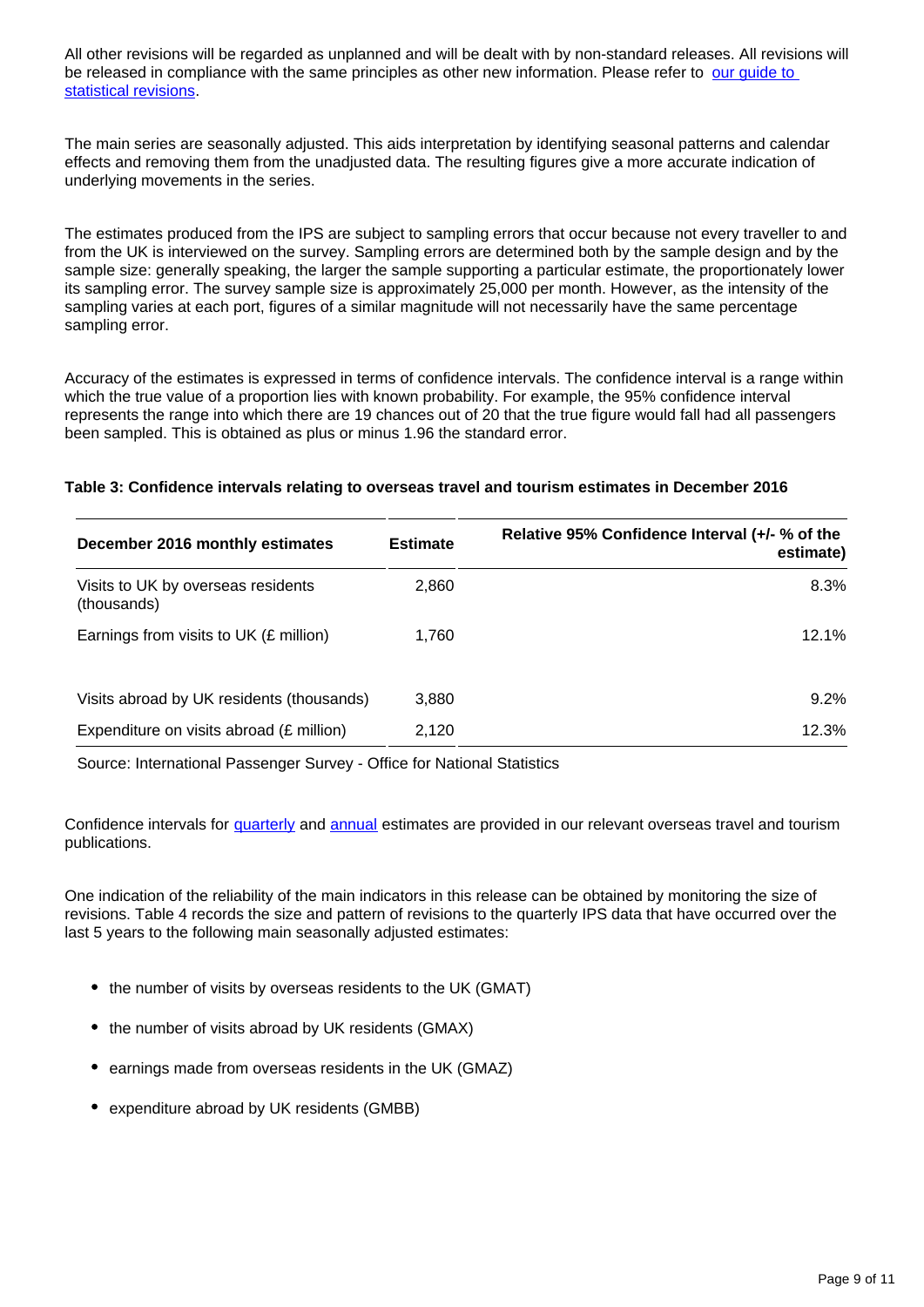|             |                                                                              | Revisions between inst publications and estimates 5 years<br>later |                                                                                        |  |
|-------------|------------------------------------------------------------------------------|--------------------------------------------------------------------|----------------------------------------------------------------------------------------|--|
|             | Value in the latest period (2016)<br>quarter 4, October to December<br>2016) | <b>Averages over</b><br>the last 5 years<br>(bias)                 | Average over the last 5 years without<br>regard to sign (average absolute<br>revision) |  |
| <b>GMAT</b> | 9,800                                                                        | 13.00                                                              | 107.00                                                                                 |  |
| <b>GMAX</b> | 17,780                                                                       | 144.00                                                             | 272.00                                                                                 |  |
| <b>GMAZ</b> | 5,600                                                                        | *74.50                                                             | *120.00                                                                                |  |
| <b>GMBB</b> | 11,560                                                                       | *165.00                                                            | *192.00                                                                                |  |

**Revisions between first publications and estimates 3 years** 

Source: International Passenger Survey - Office for National Statistics

Notes:

1. Units: GMAT and GMAX in thousands.

2. A statistical test has been applied to find out if the revision to each key indicator is statistically different from zero. An asterisk (\*) indicates where the mean revision has been significantly different from zero.

### <span id="page-9-0"></span>**8 . Other overseas travel and tourism releases**

More detailed analysis of overseas travel and tourism trends are provided in the publications:

- [Overseas travel and tourism quarterly](http://www.ons.gov.uk/peoplepopulationandcommunity/leisureandtourism/articles/overseastravelandtourismprovisionalresults/previousReleases): the latest publication (for Quarter 3 July to September 2016) was published on 19 January 2017 – this provides more detailed analysis of visits and spending, isolating aspects such as countries of visit, mode of travel used, nationality of visitors and regions of the UK visited; Quarter 4 (October to December 2015) figures can be found in Travel trends 2015
- [Travel trends:](http://www.ons.gov.uk/peoplepopulationandcommunity/leisureandtourism/articles/traveltrends/previousReleases) the latest publication (Travel trends 2015) was published on 20 May 2016, the next publication (Travel trends 2016) will be published in spring 2017 – this provides final overseas travel and tourism estimates and more detailed analysis of visits and spending, including analysis by demographics, towns visited in the UK and countries visited by residents of different parts of the UK
- [Travelpac](http://www.ons.gov.uk/peoplepopulationandcommunity/leisureandtourism/datasets/travelpac) is a dataset that allows you to conduct their own analyses of quarterly and annual data on main variables – the datasets are provided in SPSS and Excel

Note that estimates are subject to revision between the monthly statistical bulletin and the quarterly publication, and again when Travel trends is published. Revisions result from more accurate passenger figures being made available. More information about the IPS revisions policy is available in the **Quality and Methodology Information** [report](http://www.ons.gov.uk/peoplepopulationandcommunity/leisureandtourism/qmis/internationalpassengersurveyipsqmi). The most up-to-date and accurate estimates for all published months can be found in the latest edition of the [Overseas travel and tourism monthly statistical bulletin.](http://www.ons.gov.uk/peoplepopulationandcommunity/leisureandtourism/bulletins/overseastravelandtourism/previousReleases)

Note that, although data by the International Passenger Survey (IPS) feed into the calculation of migration statistics, the Overseas travel and tourism publications do not provide any information relating to international migration.

### <span id="page-9-1"></span>**9 . Further statistics and other analyses**